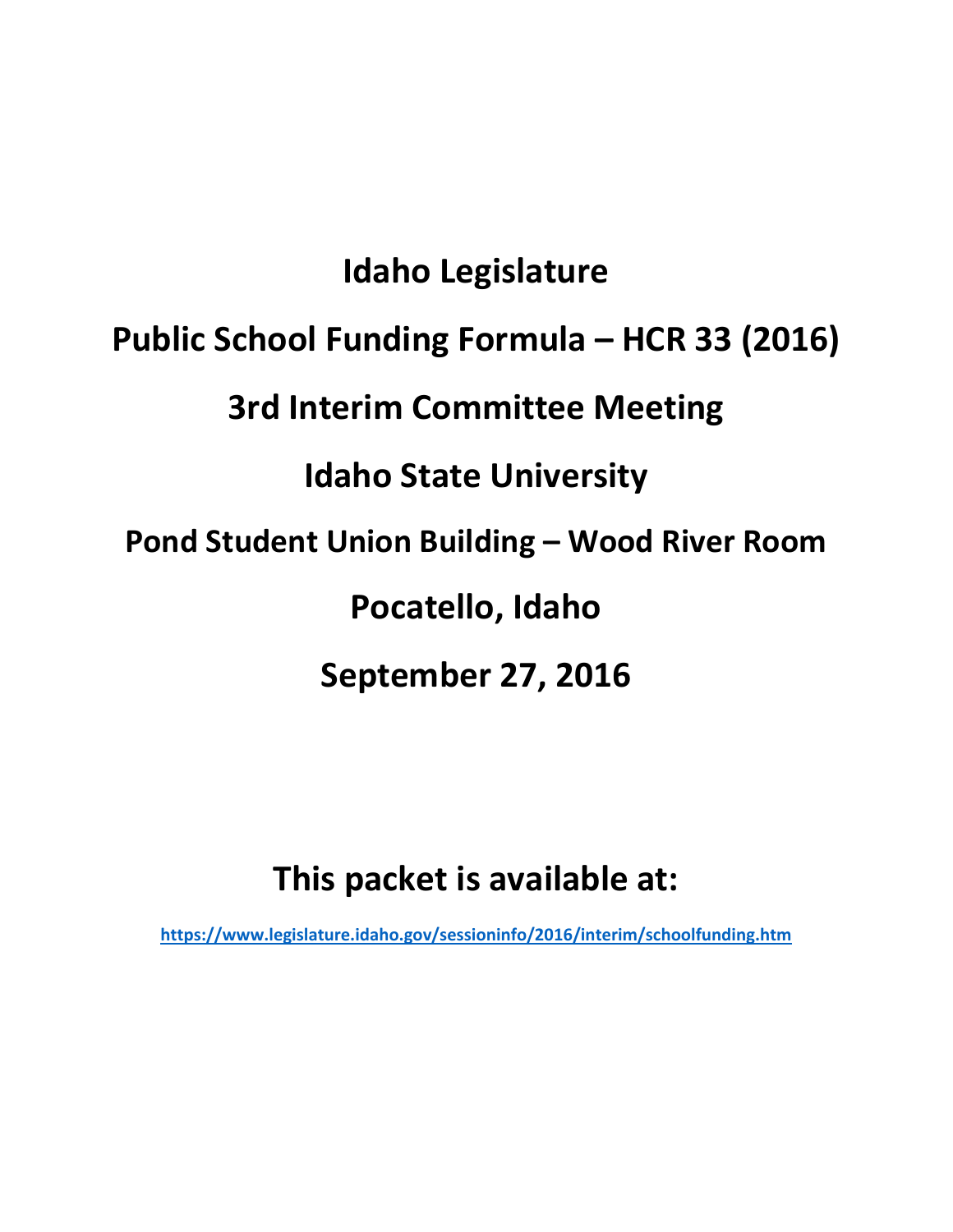HCR 33, September 27, 2016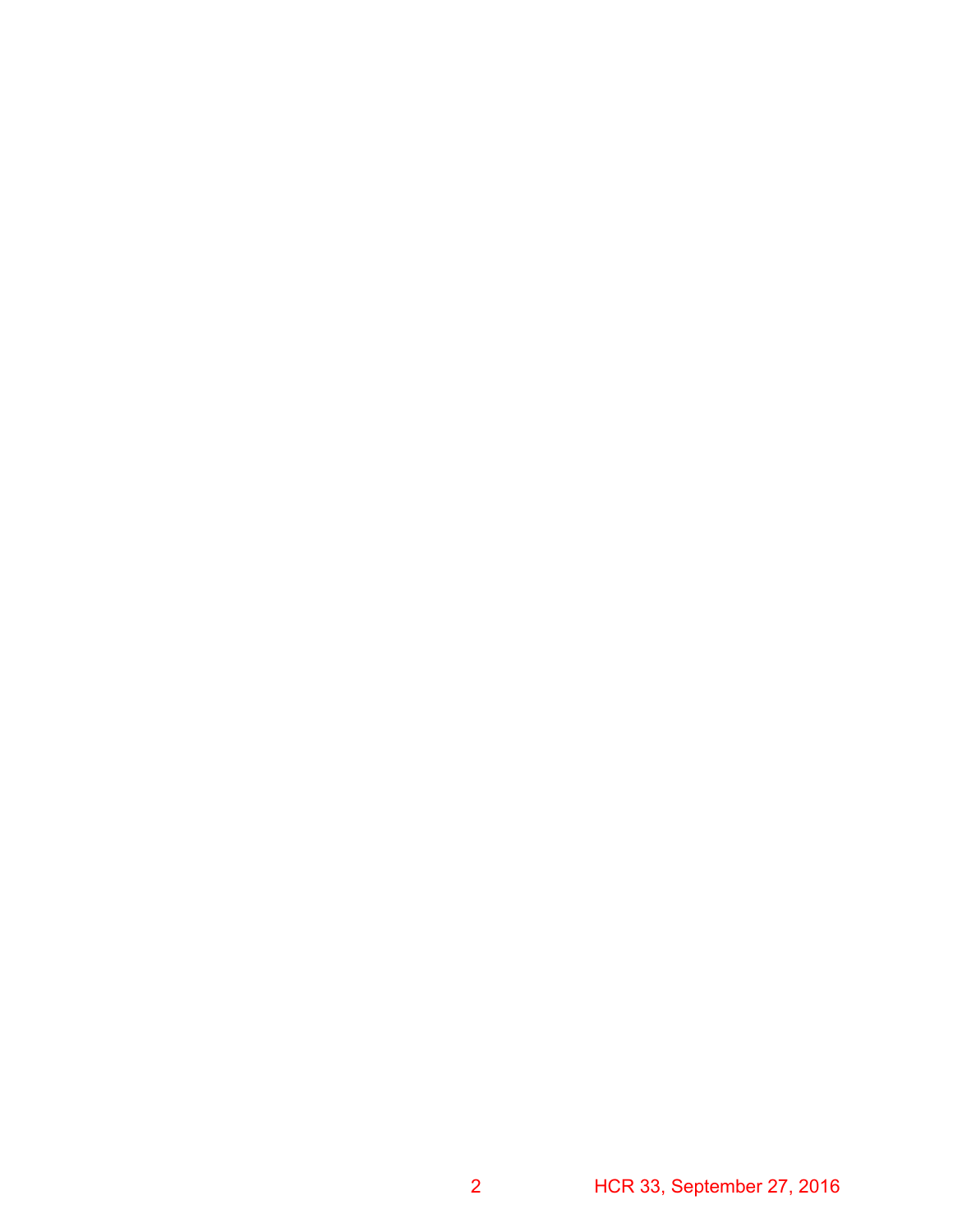# **Follow-up Information on Supplemental Levies from August 30, 2016 Meeting**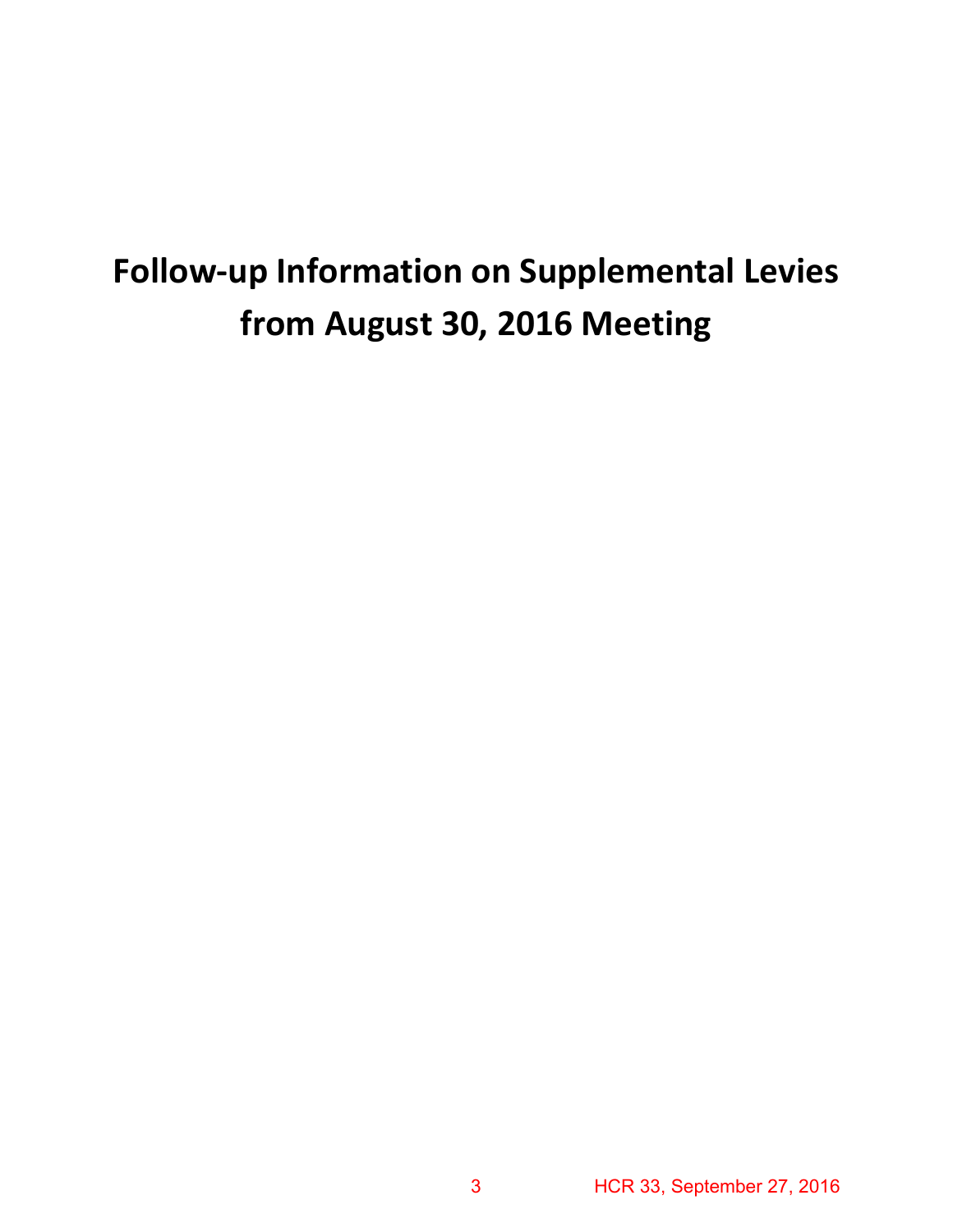#### Supplemental Levies per Full-term ADA FY 2016

|                                  |                    |                      | Supplemental     |                  |                            | Cost per             |
|----------------------------------|--------------------|----------------------|------------------|------------------|----------------------------|----------------------|
| <b>School District</b>           | Supplemental       | Full-term            | Levy per         | September 2015   | Levy Rate                  | \$100,000            |
|                                  | Levy               | <b>ADA</b>           | Full-term ADA    | Market Value     |                            | <b>Taxable Value</b> |
| 001 Boise Independent            | \$14,458,000       | 24,596.11            | \$<br>587.81     | \$17,050,131,491 | 0.000847970                | \$<br>84.80          |
| 002 Meridian Joint               | 14,000,000         | 35,756.68            | 391.54           | 15,288,786,104   | 0.000915704                | 91.57                |
| 003 Kuna Joint                   | 3,190,000          | 4,986.30             | 639.75           | 1,240,712,745    | 0.002571103                | 257.11               |
| 011 Meadows Valley               | 170,000            | 144.45               | 1,176.88         | 227,457,237      | 0.000747393                | 74.74                |
| 013 Council                      | 77,885             | 234.73               | 331.81           | 155,435,550      | 0.000501076                | 50.11                |
| 021 Marsh Valley Joint           |                    | 1,206.50             |                  | 630,416,592      |                            |                      |
| 025 Pocatello                    | 9,235,931          | 11,543.52            | 800.10           | 3,591,015,075    | 0.002571956                | 257.20               |
| 033 Bear Lake County             | 800,000            | 1,068.46             | 748.74           | 817,372,314      | 0.000978746                | 97.87                |
| 041 St. Maries Joint             | 2,073,385          | 868.24               | 2,388.03         | 450,839,135      | 0.004598946                | 459.89               |
| 044 Plummer / Worley Joint       | 550,000            | 317.73               | 1,731.03         | 508,795,838      | 0.001080984                | 108.10               |
| 052 Snake River                  | 746,000            | 1,615.06             | 461.90           | 348,691,488      | 0.002139427                | 213.94               |
| 055 Blackfoot                    | 2,600,000          | 3,696.70             | 703.33           | 785,540,723      | 0.003309822                | 330.98               |
| 058 Aberdeen                     | 975,000            | 690.80               | 1,411.41         | 212,916,410      | 0.004579261                | 457.93               |
| 059 Firth                        | 230,000            | 720.22               | 319.35           | 191,275,041      | 0.001202456                | 120.25               |
| 060 Shelley Joint                | 575,000            | 2,112.46             | 272.19           | 499,476,397      | 0.001151206                | 115.12               |
| 061 Blaine County                | 2,541,114          | 3,062.37             | 829.79           | 8,940,960,855    | 0.000284210                | 28.42                |
| 071 Garden Valley                | 250,000            | 217.22               | 1,150.91         | 390,888,421      | 0.000639569                | 63.96                |
| 072 Basin                        | 250,000            | 317.97               | 786.24           | 279,324,218      | 0.000895017                | 89.50                |
| 073 Horseshoe Bend               | 300,000            | 219.78               | 1,365.00         | 105,347,881      | 0.002847708                | 284.77               |
| 083 West Bonner County           | 3,000,000          | 987.56               | 3,037.79         | 1,645,681,388    | 0.001822953                | 182.30               |
| 084 Lake Pend Oreille            | 7,883,742          | 3,303.78             | 2,386.28         | 4,368,913,970    | 0.001804508                | 180.45               |
| 091 Idaho Falls                  | 6,800,000          | 9,641.05             | 705.32           | 3,132,735,306    | 0.002170627                | 217.06               |
| 092 Swan Valley Elementary       |                    | 48.44                |                  | 188,636,800      |                            |                      |
| 093 Bonneville Joint             | 2,869,214          | 11,197.24            | 256.24           | 2,435,991,401    | 0.001177842                | 117.78               |
| 101 Boundary County              | 2,400,000          | 1,314.70             | 1,825.51         | 858,605,455      | 0.002795230                | 279.52               |
| 111 Butte County                 | 160,000            | 414.38               | 386.12           | 157,220,403      | 0.001017680                | 101.77               |
| 121 Camas County                 | 250,000            | 127.47               | 1,961.25         | 127,954,302      | 0.001953823                | 195.38               |
| 131 Nampa                        | 3,390,000          | 14,501.80            | 233.76           | 3,953,844,983    | 0.000857393                | 85.74                |
| 132 Caldwell                     | 2,744,983          | 5,922.94             | 463.45           | 1,705,224,331    | 0.001609749                | 160.97               |
| 133 Wilder                       | 276,584            | 436.38               | 633.81           | 190,205,853      | 0.001454130                | 145.41               |
| 134 Middleton                    | 1,310,000          | 3,650.95             | 358.81           | 849,785,327      | 0.001541566                | 154.16               |
| 135 Notus                        |                    | 382.37               |                  | 91,842,931       |                            |                      |
| 136 Melba Joint                  |                    | 760.09               |                  | 226,392,264      |                            |                      |
| 137 Parma                        | 350,000            | 984.60               | 355.47           | 275,256,434      | 0.001271542                | 127.15               |
| 139 Vallivue                     | 4,500,000          | 8,075.29             | 557.26           | 2,232,084,125    | 0.002016053                | 201.61               |
| 148 Grace Joint                  | 300,000            | 493.61               | 607.77           | 137,786,146      | 0.002177287                | 217.73               |
| 149 North Gem                    | 199,434            | 171.81               | 1,160.78         | 102,980,054      | 0.001936627                | 193.66               |
| 150 Soda Springs Joint           | 795,064            | 782.53               | 1,016.02         | 593,404,312      | 0.001339835                | 133.98               |
| 151 Cassia County Joint          | 730,458            | 5,067.06             | 144.16           | 1,457,751,608    | 0.000501085                | 50.11                |
| 161 Clark County Joint           | 250,000            | 142.28               | 1,757.10         | 116,975,426      | 0.002137201                | 213.72               |
| 171 Orofino Joint                | 2,279,952          | 1,147.03             | 1,987.70         | 531,454,238      | 0.004290025                | 429.00               |
| 181 Challis Joint                | 400,000            | 354.01               | 1,129.91         | 663,975,886      | 0.000602432                | 60.24                |
| 182 Mackay Joint                 | 150,000            | 163.45               | 917.71           | 143,721,500      | 0.001043685                | 104.37               |
| 191 Prairie Elementary           |                    | 5.74                 |                  | 10,793,613       |                            |                      |
| 192 Glenns Ferry Joint           |                    | 385.58               |                  | 265,934,820      |                            |                      |
| 193 Mountain Home                | 2,700,000          | 3,586.22             | 752.88           | 1,106,101,614    | 0.002441005                | 244.10               |
| 201 Preston Joint                |                    | 2,447.79             |                  | 465,632,152      |                            |                      |
| 202 West Side Joint              | 90,000             | 603.25               | 149.19           | 139,001,602      | 0.000647475                | 64.75                |
|                                  | 1,500,000          |                      | 732.26           | 1,563,399,203    |                            | 95.94                |
| 215 Fremont County Joint         |                    | 2,048.44             |                  |                  | 0.000959448                |                      |
| 221 Emmett Independent           | 1,400,000          | 2,259.42             | 619.63           | 834,117,801      | 0.001678420                | 167.84               |
| 231 Gooding Joint<br>232 Wendell | 510,000<br>155,000 | 1,191.30<br>1,093.50 | 428.10<br>141.75 | 414,805,547      | 0.001229492<br>0.000573118 | 122.95<br>57.31      |
|                                  |                    |                      |                  | 270,450,233      | 0.000941490                |                      |
| 233 Hagerman Joint               | 148,796            | 323.05               | 460.60           | 158,043,156      |                            | 94.15                |
| 234 Bliss Joint                  |                    | 123.40               |                  | 79,186,106       |                            |                      |
| 242 Cottonwood Joint             | 350,000            | 390.14               | 897.11           | 152,311,650      | 0.002297920                | 229.79               |
| 243 Salmon River                 | 542,868            | 107.06               | 5,070.69         | 133,459,078      | 0.004067674                | 406.77               |
| 244 Mountain View                | 2,663,246          | 1,108.60             | 2,402.35         | 826,165,208      | 0.003223624                | 322.36               |
| 251 Jefferson County Joint       |                    | 5,051.76             |                  | 916,596,045      |                            |                      |
| 252 Ririe Joint                  | 384,556            | 671.63               | 572.57           | 133,994,278      | 0.002869943                | 286.99               |
| 253 West Jefferson               | 300,000            | 591.55               | 507.14           | 171,162,859      | 0.001752717                | 175.27               |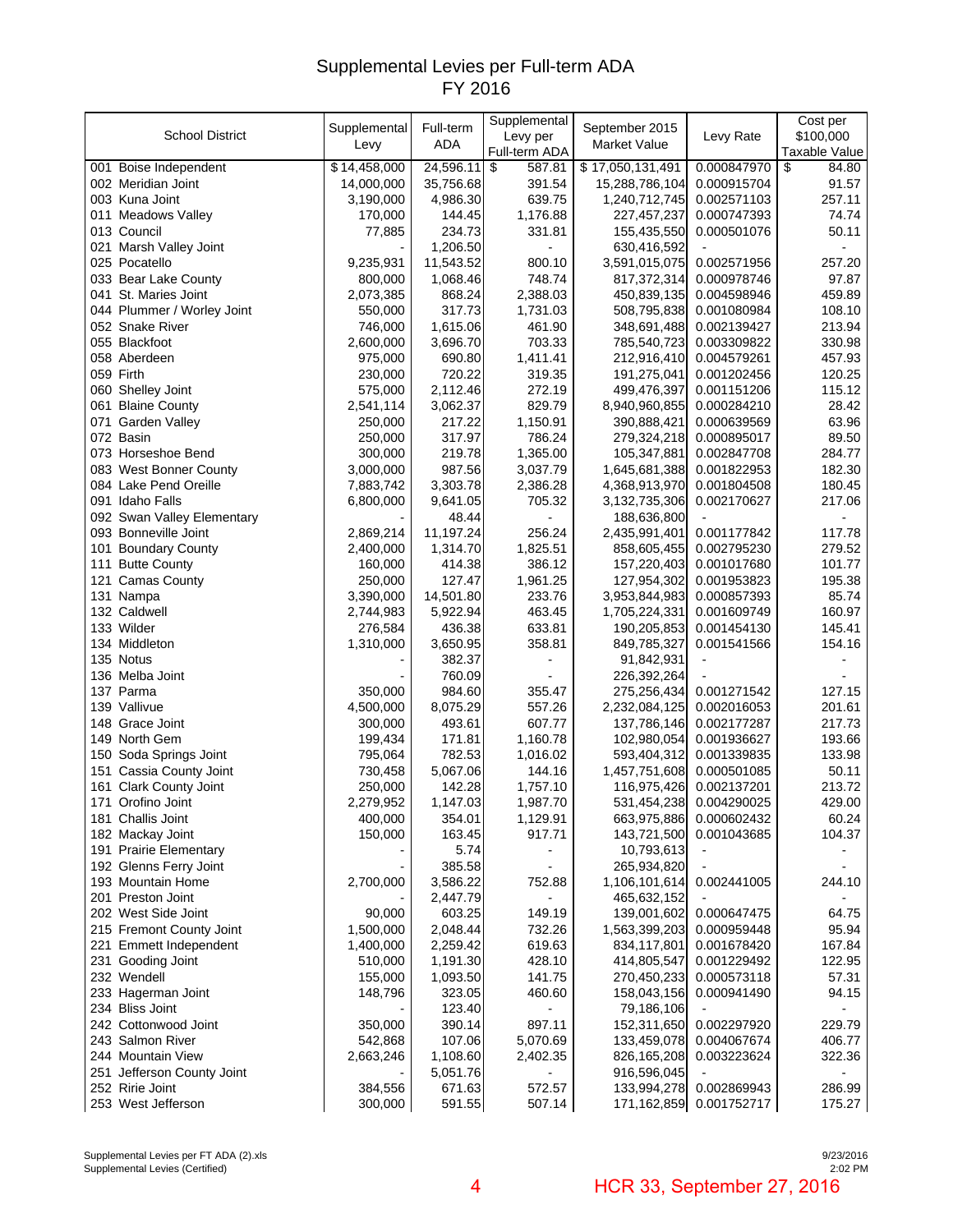#### Supplemental Levies per Full-term ADA FY 2016

|                                         | Supplemental                | Full-term  | Supplemental       | September 2015                 |                | Cost per             |
|-----------------------------------------|-----------------------------|------------|--------------------|--------------------------------|----------------|----------------------|
| <b>School District</b>                  | Levy                        | <b>ADA</b> | Levy per           | Market Value                   | Levy Rate      | \$100,000            |
|                                         |                             |            | Full-term ADA      |                                |                | <b>Taxable Value</b> |
| 261 Jerome Joint                        | 626,393                     | 3,594.12   | 174.28             | 1,142,028,767                  | 0.000548491    | 54.85                |
| 262 Valley                              | 300,000                     | 567.74     | 528.41             | 212,279,609                    | 0.001413230    | 141.32               |
| 271 Coeur d' Alene                      | 15,000,000                  | 9,879.90   | 1,518.23           | 8,113,677,643                  | 0.001848730    | 184.87               |
| 272 Lakeland<br>273 Post Falls          | 4,795,000                   | 3,959.90   | 1,210.89           | 2,278,378,175                  | 0.002104567    | 210.46               |
|                                         | 4,655,000                   | 5,376.06   | 865.88             | 2,683,410,164                  | 0.001734733    | 173.47               |
| 274 Kootenai Joint                      | 900,000                     | 142.25     | 6,326.89           | 536,385,400                    | 0.001677898    | 167.79               |
| 281 Moscow                              | 9,437,849                   | 2,295.95   | 4,110.65           | 1,356,127,167                  | 0.006959413    | 695.94               |
| 282 Genesee Joint<br>283 Kendrick Joint | 883,274                     | 298.69     | 2,957.16           | 166,587,254                    | 0.005302170    | 530.22               |
|                                         | 836,725                     | 232.68     | 3,596.03           | 125,215,640                    | 0.006682272    | 668.23               |
| 285 Potlatch<br>287 Trov                | 1,378,270                   | 427.16     | 3,226.59           | 230,951,277                    | 0.005967796    | 596.78               |
|                                         | 995,000                     | 244.63     | 4,067.37           | 134,284,057                    | 0.007409666    | 740.97               |
| 288 Whitepine Joint<br>291 Salmon       | 837,886                     | 212.33     | 3,946.15           | 172,807,248                    | 0.004848674    | 484.87               |
|                                         | 388,000                     | 711.05     | 545.67             | 530,758,461                    | 0.000731029    | 73.10                |
| 292 South Lemhi                         |                             | 75.84      |                    | 82,277,219                     |                |                      |
| 302 Nezperce Joint                      | 472,866                     | 133.50     | 3,542.07           | 113,699,298                    | 0.004158917    | 415.89               |
| 304 Kamiah Joint                        |                             | 415.30     |                    | 200,191,892                    |                |                      |
| 305 Highland Joint                      | 499,000                     | 156.71     | 3,184.23           | 142,977,876                    | 0.003490050    | 349.01               |
| 312 Shoshone Joint                      | 300,000                     | 494.04     | 607.24             | 172,083,598                    | 0.001743339    | 174.33               |
| 314 Dietrich                            |                             | 216.53     |                    | 45,475,608                     |                |                      |
| 316 Richfield                           | 225,000                     | 194.85     | 1,154.73           | 67,072,315                     | 0.003354588    | 335.46               |
| 321 Madison                             | 1,995,000                   | 4,954.15   | 402.69             | 1,483,589,285                  | 0.001344712    | 134.47               |
| 322 Sugar-Salem Joint                   | 450,000                     | 1,485.48   | 302.93             | 257,439,953                    | 0.001747980    | 174.80               |
| 331 Minidoka County Joint               | 1,933,884                   | 4,052.25   | 477.24             | 1,273,149,273                  | 0.001518977    | 151.90               |
| 340 Lewiston Independent                | 13,456,326                  | 4,430.47   | 3,037.22           | 2,587,692,298                  | 0.005200126    | 520.01               |
| 341 Lapwai                              |                             | 448.65     |                    | 143,272,438                    |                |                      |
| 342 Culdesac Joint                      | 250,000                     | 75.33      | 3,318.73           | 54,044,145                     | 0.004625848    | 462.58               |
| 351 Oneida County                       | 341,289                     | 830.16     | 411.11             | 300,829,804                    | 0.001134492    | 113.45               |
| 363 Marsing Joint                       | 400,000                     | 776.03     | 515.44             | 227,571,248                    | 0.001757691    | 175.77               |
| 364 Pleasant Valley Elementary          |                             | 11.19      |                    | 18,488,940                     |                |                      |
| 365 Bruneau-Grand View Joint            | 666,278                     | 292.39     | 2,278.73           | 194,030,203                    | 0.003433888    | 343.39               |
| 370 Homedale Joint                      |                             | 1,124.27   |                    | 245,561,925                    |                |                      |
| 371 Payette Joint                       | 886,790                     | 1,407.09   | 630.23             | 373,528,904                    | 0.002374087    | 237.41               |
| 372 New Plymouth                        | 350,000                     | 935.67     | 374.06             | 387,087,162                    | 0.000904189    | 90.42                |
| 373 Fruitland                           | 350,000                     | 1,638.82   | 213.57             | 513,842,423                    | 0.000681143    | 68.11                |
| 381 American Falls Joint                | 2,395,849                   | 1,394.96   | 1,717.50           | 803,706,210                    | 0.002981001    | 298.10               |
| 382 Rockland                            | 194,088                     | 166.58     | 1,165.13           | 40,003,584                     | 0.004851765    | 485.18               |
| 383 Arbon Elementary                    | 50,000                      | 16.22      | 3,082.61           | 25,118,044                     | 0.001990601    | 199.06               |
| 391 Kellogg                             | 2,742,262                   | 999.70     | 2,743.08           | 529,156,869                    | 0.005182323    | 518.23<br>686.29     |
| 392 Mullan<br>393 Wallace               | 500,000                     | 89.44      | 5,590.34           | 72,855,726                     | 0.006862879    |                      |
|                                         | 1,969,397                   | 457.15     | 4,307.99           | 239,520,299                    | 0.008222255    | 822.23               |
| 394 Avery                               | 3,100,000                   | 5.59       |                    | 117,739,073                    |                |                      |
| 401 Teton County<br>411 Twin Falls      |                             | 1,623.60   | 1,909.34<br>529.48 | 1,430,296,570<br>3,403,727,156 | 0.002167383    | 216.74<br>132.21     |
|                                         | 4,500,000                   | 8,498.91   |                    |                                | 0.001322080    | 67.43                |
| 412 Buhl Joint                          | 400,000                     | 1,212.37   | 329.93             | 593,166,529                    | 0.000674347    |                      |
| 413 Filer                               | 500,000                     | 1,523.21   | 328.25             | 462,830,416                    | 0.001080309    | 108.03               |
| 414 Kimberly                            | 300,000                     | 1,731.99   | 173.21             | 388,814,776                    | 0.000771576    | 77.16                |
| 415 Hansen                              | 290,000                     | 310.51     | 933.95             | 138,926,318                    | 0.002087437    | 208.74               |
| 416 Three Creek Joint Elementary        |                             | 10.56      |                    | 19,414,941                     |                |                      |
| 417 Castleford Joint                    | 400,000                     | 291.54     | 1,372.02           | 155,596,302                    | 0.002570755    | 257.08               |
| 418 Murtaugh Joint                      |                             | 262.62     |                    | 149,253,404                    |                |                      |
| 421 McCall-Donnelly Joint               |                             | 973.40     |                    | 2,839,424,425                  | 0.001066653    |                      |
| 422 Cascade<br>431 Weiser               | 500,000                     | 245.92     | 2,033.18           | 468,755,866                    | 0.000790770    | 106.67               |
|                                         | 350,000                     | 1,447.73   | 241.76             | 442,606,328                    |                | 79.08                |
| 432 Cambridge Joint<br>433 Midvale      |                             | 106.92     |                    | 161,852,307                    | $\overline{a}$ |                      |
|                                         | $\overline{\phantom{a}}$    | 107.38     |                    | 128,237,433                    |                |                      |
|                                         |                             |            |                    |                                |                |                      |
| Total / Average                         | \$186,607,638 259,002.03 \$ |            | 720.49             | \$124,722,762,168              | 0.001496179 \$ | 149.62               |
|                                         |                             |            |                    |                                |                |                      |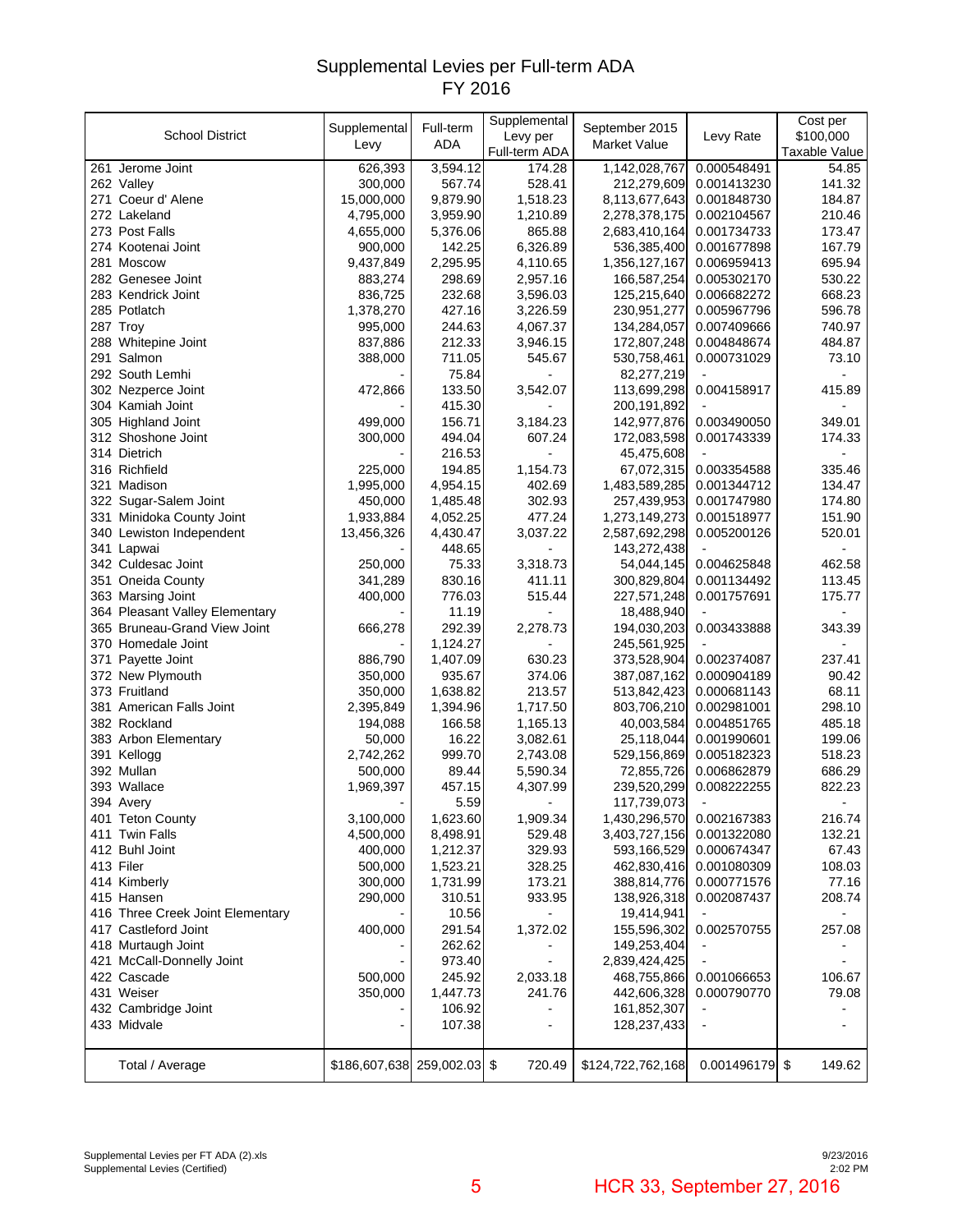### HCR 33 – Public School Funding Formula Interim Committee

#### **METHODS OF COUNTING STUDENTS FOR FUNDING PURPOSES**

The proposed change from basing school foundation funding on average daily attendance (ADA) to enrollment/membership has been discussed for several years and was recommended by the Task Force for Improving Education.<sup>[1](#page-5-0)</sup> Statewide, ADA is roughly 95% of enrollment; however, districts have to prepare for and incur fixed costs as if 100% of the students were attending. There are potential efficiencies at both the school district level and the state department of education that could be achieved by moving to an enrollment model of funding. Conversely, moving to an enrollment model would be costly unless costneutral measures are taken.

#### **Advantages**

- Increased fiscal stability
- Reduced staff time necessary to collect, report, and compile data
- Reduced impediments to mastery-based learning

#### **Disadvantages**

- Estimated cost between \$57 million and \$71million to transition from ADA to an enrollment model unless cost-neutral measures are taken
- May not promote daily attendance by students

#### **Methods to Transition**

- Would require decisions on how to count enrollment
	- o Single or multiple count dates
	- o Single or multiple count periods
- Possible revision of ADA/enrollment ranges and support unit divisors / minimums in section 33- 1002, Idaho Code, to be cost neutral
- Need to account for students not fully enrolled (dually-enrolled, home-schooled)

#### **Next Steps**

• Review survey responses and public testimony for additional guidance

Staff Contact: Tim Hill, Idaho State Department of Education

<span id="page-5-0"></span><sup>1</sup> Task Force for Improving Education, September 2013, State Board of Education, Recommendation #13.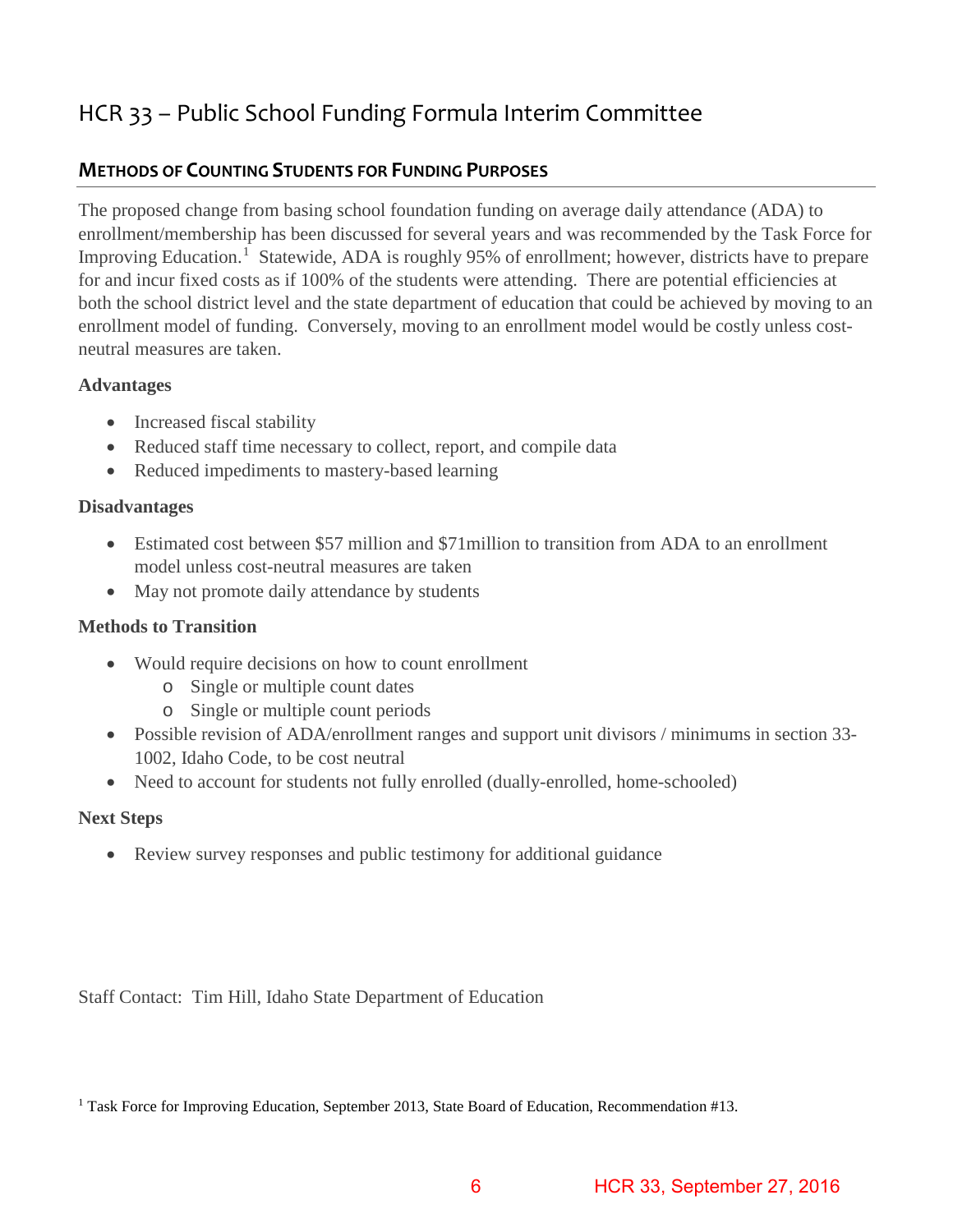## HCR 33 – Public School Funding Formula Interim Committee

#### **CLASSIFIED STAFF FUNDING**

Classified (non-certificated) staff are one of the three categories of employees (administrators, instructors, and classified) included in the salary-based apportionment formulas used to fund public schools in Idaho. These positions include job titles ranging from custodial support to IT and data analysis. When the funding formula was revised in 1994 the base salary for classified staff was set at \$15,000. School districts supplement the state funding with local dollars; however, they have been contributing an increasingly greater amount of funding towards classified positions for at least three reasons:

- 1. The base salary set by the Legislature within the annual appropriation bill for the current 2016- 2017 school year is \$20,421. This is a 36% increase over the past 22 years, for an average annual growth rate of 1.4% per year. According to the Bureau of Labor Statistics, the consumer price index average annual growth rate was 2.2% for the same time period.<sup>[1](#page-6-0)</sup> It is noteworthy to mention that during the last recession the base salaries were actually decreased each year from 2010 to 2012.
- 2. The actual number of staff filling the classified positions has grown from the 0.375 per support unit that is provided in formula by section 33-1004(5), Idaho Code, to the current actual amount of 0.395 per support unit.
- 3. The job duties and titles for classified staff have both increased and become more specialized over time. For example, the 29 job titles in 1994 have increased to 49 job titles in 2016 and now include categories such as public information, IT/data analysis, computer technology, and health care assistant. See attached tables.

The result is that school districts have been supplementing the state salary-based apportionment funding for these positions to a much greater extent than for administrators and instructors. For instance, based on 2015-2016 school year data, for each \$1.00 that the state funding formula generates for classified staff, the school districts on average contribute an additional \$0.61. This is much greater than the districts' average contributions for administrators and instructors, which are \$0.25 and \$0.17, respectively.

Closing this gap would require additional state funding for classified staff salary-based apportionment and could be achieved by amending Idaho Code via the annual appropriation bill to either increase the base salary, increase the staff allowance factor, or both. To close the gap from \$0.61 to at least the average local contribution for administrators and teachers, which is currently \$0.[2](#page-6-1)1<sup>2</sup>, would require \$43.4 million in salaries and benefits.

Staff Contact: Paul Headlee, Legislative Services Office

<span id="page-6-0"></span><sup>&</sup>lt;sup>1</sup> Bureau of Labor Statistics, consumer price index for all urban consumers (CPI-U), U.S. city average, all items, http://www.bls.gov/cpi/cpid1608.pdf

<span id="page-6-1"></span><sup>&</sup>lt;sup>2</sup> (Administrators  $$0.25+Instructions $0.17$ )/2 = \$0.21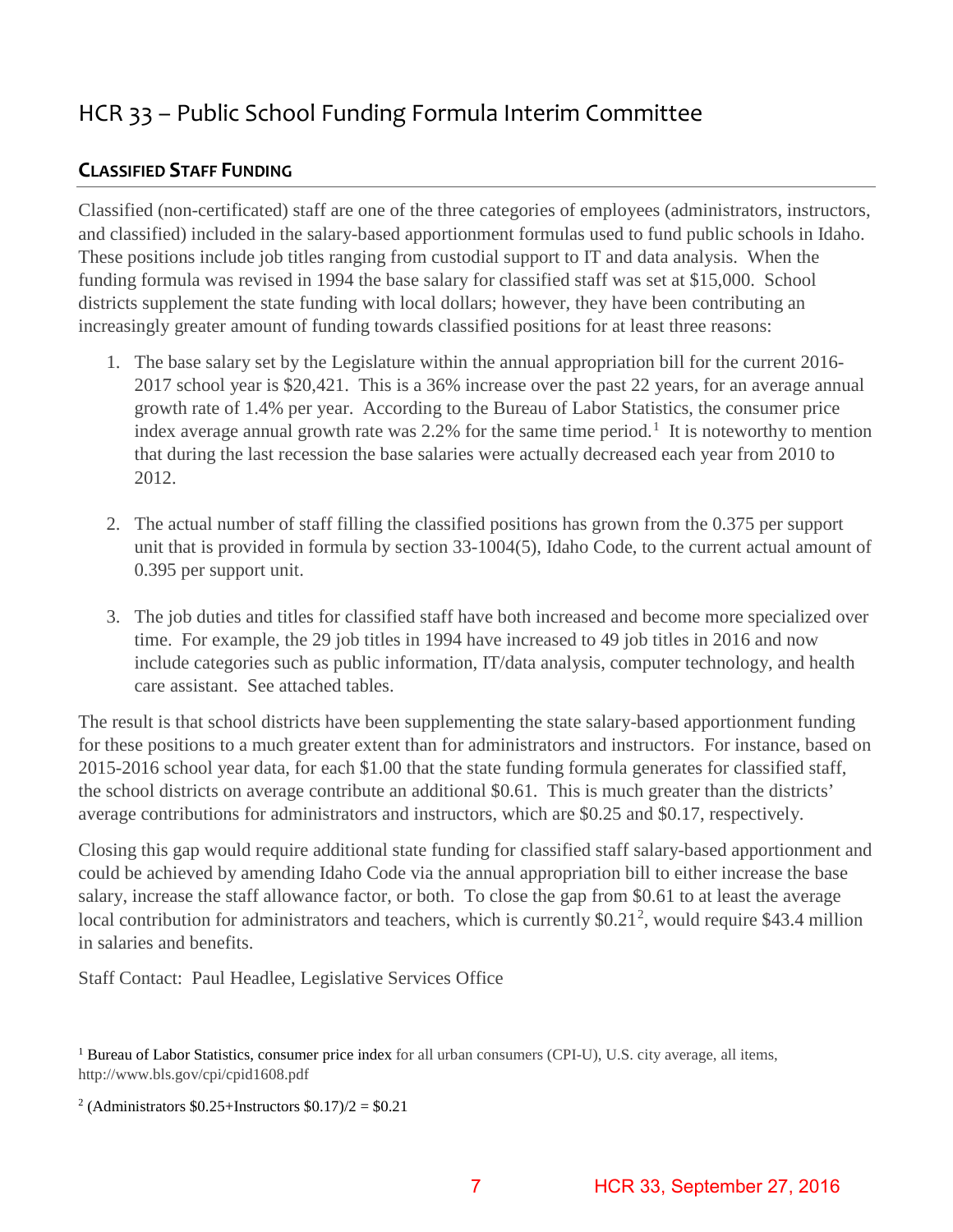#### **ACTUAL AND F.T.E. TOTAL OF NONCERTIFIED EMPLOYEES, AVERAGE ANNUAL SALARY, AND AVERAGE HOURLY PAY RATE 1993-1994 \*\*\* STATEWIDE SUMMARY \*\*\***

|                                          |                | <b>EMPLOYEES</b> |              |            | F.T.E.       |              |
|------------------------------------------|----------------|------------------|--------------|------------|--------------|--------------|
| <b>ACTIVITY</b>                          |                |                  |              |            |              |              |
|                                          | <b>MEN</b>     | <b>WOMEN</b>     | <b>TOTAL</b> | <b>MEN</b> | <b>WOMEN</b> | <b>TOTAL</b> |
|                                          | (a)            | (b)              | (c)          | (d)        | (e)          | (f)          |
|                                          |                |                  |              |            |              |              |
| BUSINESS MANAGER                         | 20<br>5        | 30               | 50           | 18.65      | 26.18        | 44.83        |
| CLERK - BOARD OF TRUSTEES                |                | 66               | 71           | 1.53       | 47.24        | 48.77        |
| OFFICE CLERICAL - DISTRICT               |                | 336              | 343          | 6.67       | 285.77       | 292.44       |
| OFFICE CLERICAL - BUILDING               |                | 845              | 846          | 0.79       | 595.98       | 596.77       |
| PERSONNEL SERVICES                       | 4              | 59               | 63           | 3.40       | 41.09        | 44.49        |
| PUBLIC INFORMATION                       | $\overline{c}$ | 4                | 6            | 2.00       | 0.79         | 2.79         |
| ∥CUSTODIAN SUPERVISOR                    | 48             | 5                | 53           | 46.98      | 5.00         | 51.98        |
| JANITOR, CUSTODIAN                       | 876            | 481              | 1,357        | 795.62     | 348.04       | 1,143.66     |
| FOOD SERVICE - SUPERVISOR                | $\overline{c}$ | 84               | 86           | 1.69       | 59.03        | 60.72        |
| FOOD SERVICE - MANAGER                   | 3              | 301              | 304          | 1.99       | 171.68       | 173.67       |
| ∥FOOD SERVICE - COOK                     | 6              | 938              | 944          | 2.61       | 444.92       | 447.53       |
| FOOD SERVICE - OTHER                     | 31             | 464              | 495          | 15.65      | 171.77       | 187.42       |
| MAINTENANCE SUPERVISOR                   | 90             | 1                | 91           | 84.27      | 0.96         | 85.23        |
| MAINTENANCE WORKER                       | 298            | 11               | 309          | 278.11     | 5.35         | 283.46       |
| INSTRUCTIONAL ASSISTANT - REGULAR ED     | 78             | 2,042            | 2,120        | 35.48      | 1,031.06     | 1,066.54     |
| INSTRUCTIONAL ASSISTANT - SPECIAL ED     | 50             | 1,130            | 1,180        | 26.52      | 616.42       | 642.94       |
| RELATED SERVICES ASSISTANT, SPECIAL ED   | 1              | 34               | 35           | 0.55       | 18.07        | 18.62        |
| INTERPRETER - HEARING IMPAIRED           | 3              | 42               | 45           | 1.66       | 22.87        | 24.53        |
| ∥LIBRARY ASSISTANT                       |                | 321              | 322          | 0.73       | 176.02       | 176.75       |
| <b>TRANSPORTATION SUPERVISOR</b>         | 68             | 5                | 73           | 54.67      | 2.76         | 57.43        |
| TRANSPORTATION DISPATCHER/SECRETARY      | $\Omega$       | 20               | 20           | 0.00       | 15.26        | 15.26        |
| TRANSPORTATION - SCHOOL BUS MECHANIC     | 70             | $\mathbf 0$      | 70           | 62.67      | 0.00         | 62.67        |
| TRANSPORTATION-SCHOOL BUS DRIVER TRAINER | $\overline{2}$ | $\overline{c}$   | 4            | 1.62       | 1.42         | 3.04         |
| VEHICLE OPERATOR                         | 483            | 841              | 1,324        | 150.35     | 289.13       | 439.48       |
| TRANSPORTATION - SCHOOL BUS ATTENDANT    | 3              | 54               | 57           | 0.79       | 14.60        | 15.39        |
| ATTENDANCE OFFICER                       | 4              | 15               | 19           | 2.58       | 10.18        | 12.76        |
| SPECIAL PROJECT PERSONNEL                | 12             | 82               | 94           | 7.88       | 41.68        | 49.56        |
| OTHER NONCERTIFIED                       | 107            | 270              | 377          | 53.22      | 68.04        | 121.26       |
| DATA PROCESSING SERVICES                 | 4              | 6                | 10           | 3.90       | 5.68         | 9.58         |
|                                          |                |                  |              |            |              |              |
| <b>TOTALS</b>                            | 2.279          | 8.489            | 10.768       | 1.662.58   | 4.516.99     | 6,179.57     |

| <b>ACTIVITY</b>                          |            | <b>AVERAGE HOURLY PAY RATE</b> |              | <b>AVERAGE ANNUAL SALARY</b> |              |              | <b>TOTAL</b><br><b>SALARIES</b> |
|------------------------------------------|------------|--------------------------------|--------------|------------------------------|--------------|--------------|---------------------------------|
|                                          | <b>MEN</b> | <b>WOMEN</b>                   | <b>TOTAL</b> | <b>MEN</b>                   | <b>WOMEN</b> | <b>TOTAL</b> | $(c)$ x $(l)$                   |
|                                          | (g)        | (h)                            | (i)          | (i)                          | (k)          | (1)          | (m)                             |
|                                          |            |                                |              |                              |              |              |                                 |
| <b>BUSINESS MANAGER</b>                  | \$21.32    | \$14.67                        | \$17.33      | \$42,293                     | \$25,944     | \$32,484     | \$1,624,197                     |
| CLERK - BOARD OF TRUSTEES                | 12.95      | 12.31                          | 12.35        | 7,492                        | 16,510       | 15,875       | 1,127,134                       |
| OFFICE CLERICAL - DISTRICT               | 10.41      | 9.31                           | 9.33         | 20,530                       | 16,757       | 16,834       | 5,773,981                       |
| OFFICE CLERICAL - BUILDING               | 10.15      | 8.25                           | 8.25         | 16,646                       | 12,246       | 12,252       | 10,364,775                      |
| PERSONNEL SERVICES                       | 22.58      | 9.34                           | 10.18        | 42,706                       | 14,039       | 15,859       | 999,098                         |
| PUBLIC INFORMATION                       | 15.71      | 10.80                          | 12.43        | 32,667                       | 3,423        | 13,171       | 79,026                          |
| <b>CUSTODIAN SUPERVISOR</b>              | 9.45       | 9.91                           | 9.49         | 19,252                       | 20,621       | 19,381       | 1,027,187                       |
| JANITOR, CUSTODIAN                       | 8.00       | 7.36                           | 7.78         | 15,022                       | 11,177       | 13,659       | 18,535,705                      |
| FOOD SERVICE - SUPERVISOR                | 15.39      | 10.24                          | 10.36        | 27,327                       | 15,461       | 15,737       | 1,353,384                       |
| FOOD SERVICE - MANAGER                   | 7.89       | 8.20                           | 8.20         | 11,493                       | 9,803        | 9,820        | 2,985,210                       |
| FOOD SERVICE - COOK                      | 7.21       | 6.75                           | 6.75         | 5,534                        | 6,737        | 6,729        | 6,352,344                       |
| FOOD SERVICE - OTHER                     | 6.82       | 6.32                           | 6.35         | 7,712                        | 5,062        | 5,228        | 2,587,677                       |
| <b>IMAINTENANCE SUPERVISOR</b>           | 13.16      | 8.00                           | 13.10        | 25,264                       | 16,000       | 25,162       | 2,289,715                       |
| MAINTENANCE WORKER                       | 10.04      | 6.54                           | 9.92         | 19,441                       | 7,044        | 19,000       | 5,871,018                       |
| INSTRUCTIONAL ASSISTANT - REGULAR ED     | 6.31       | 6.66                           | 6.65         | 6,028                        | 6,915        | 6,882        | 14,589,646                      |
| INSTRUCTIONAL ASSISTANT - SPECIAL ED     | 6.49       | 6.58                           | 6.58         | 7,100                        | 7,464        | 7,449        | 8,789,531                       |
| RELATED SERVICES ASSISTANT, SPECIAL ED   | 10.83      | 7.43                           | 7.53         | 12,346                       | 8,448        | 8,559        | 299,569                         |
| INTERPRETER - HEARING IMPAIRED           | 8.12       | 8.37                           | 8.36         | 9,411                        | 9,368        | 9,371        | 421,683                         |
| LIBRARY ASSISTANT                        | 9.62       | 7.14                           | 7.15         | 14,622                       | 8,264        | 8,283        | 2,667,260                       |
| <b>TRANSPORTATION SUPERVISOR</b>         | 13.16      | 7.88                           | 12.80        | 22,865                       | 10,463       | 22,015       | 1,607,103                       |
| TRANSPORTATION DISPATCHER/SECRETARY      | 0.00       | 7.69                           | 7.69         | $\Omega$                     | 12,525       | 12,525       | 250,507                         |
| TRANSPORTATION - SCHOOL BUS MECHANIC     | 10.97      | 0.00                           | 10.97        | 19,889                       | $\Omega$     | 19,889       | 1,392,211                       |
| TRANSPORTATION-SCHOOL BUS DRIVER TRAINER | 8.81       | 8.61                           | 8.71         | 14,801                       | 12,692       | 13,747       | 54,986                          |
| VEHICLE OPERATOR                         | 9.09       | 8.91                           | 8.98         | 5,853                        | 6,392        | 6,195        | 8,202,251                       |
| TRANSPORTATION - SCHOOL BUS ATTENDANT    | 6.67       | 6.09                           | 6.12         | 3,841                        | 3,796        | 3,798        | 216,501                         |
| <b>ATTENDANCE OFFICER</b>                | 14.75      | 7.94                           | 9.37         | 20,375                       | 11,339       | 13,241       | 251,582                         |
| SPECIAL PROJECT PERSONNEL                | 12.55      | 10.17                          | 10.47        | 17,169                       | 10,854       | 11,660       | 1,096,027                       |
| OTHER NONCERTIFIED                       | 9.41       | 8.14                           | 8.50         | 11.770                       | 5,513        | 7,289        | 2,747,813                       |
| DATA PROCESSING SERVICES                 | 14.88      | 12.18                          | 13.26        | 29,767                       | 23,883       | 26,237       | 262,366                         |
|                                          |            |                                |              |                              |              |              |                                 |
| <b>TOTALS</b>                            | \$9.16     | \$7.47                         | \$7.83       | \$14.109                     | \$8.442      | \$9.641      | \$103,819,487                   |

 NOTE: Employees are counted once in each activity they perform. This gives an accurate picture of the actual number of employees performing in each job classification, but produces an inflated total of noncertified personnel.

Full-Time Equivalency (F.T.E.) is calculated by multiplying the number of hours worked per week times

the number of weeks worked per year and dividing by 2080, the number of working hours in a year.

"Statewide" Total Salaries is the sum of column (m).

 $24$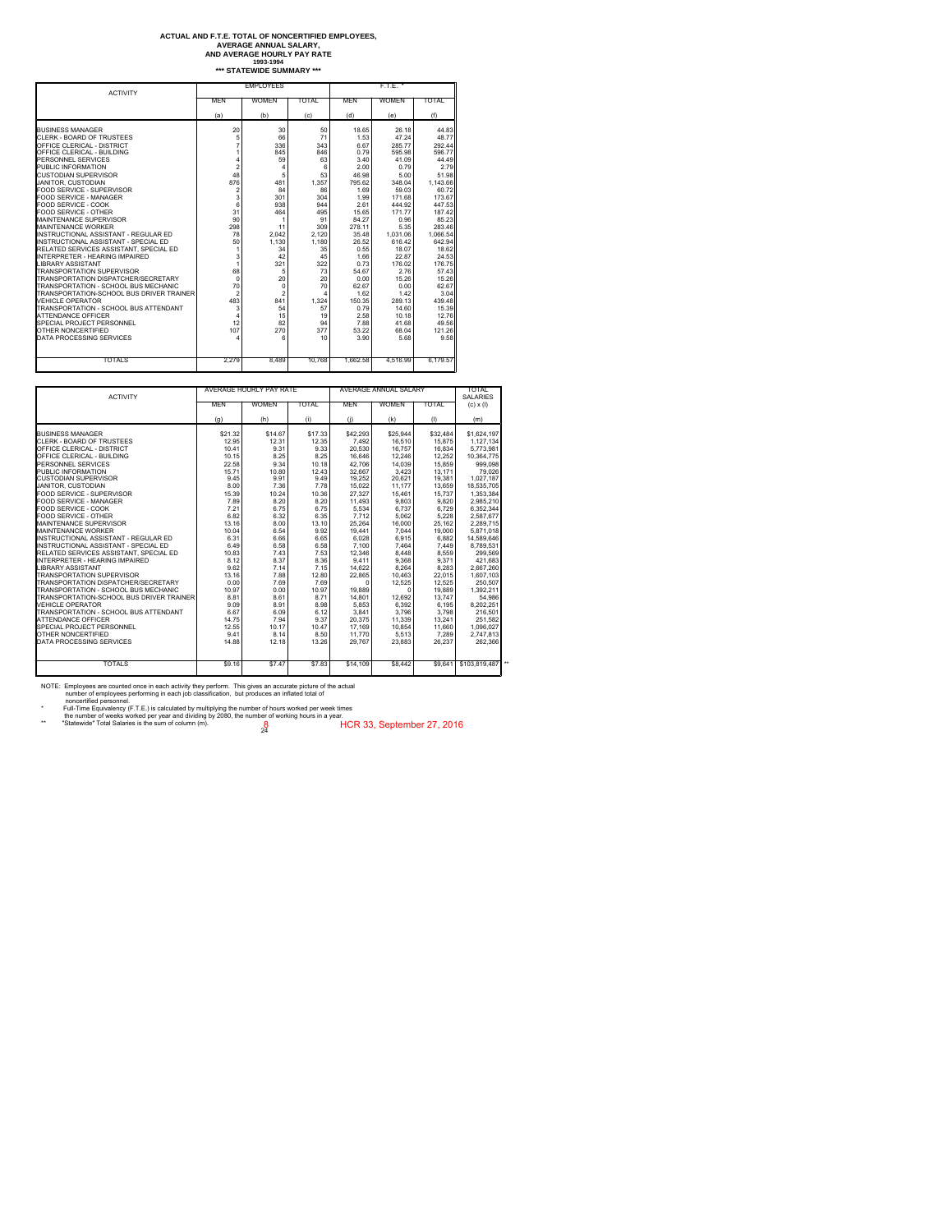#### **Idaho State Department of Education Basic Education Staffing System Statewide Non Certificated Staff Salary Report 2015-2016**

|                                                       |                     |                    |         |                       | <b>FTE Average</b> |          | <b>FTE</b> |          |  |
|-------------------------------------------------------|---------------------|--------------------|---------|-----------------------|--------------------|----------|------------|----------|--|
|                                                       | <b>Total Actual</b> |                    |         |                       |                    |          |            | Average  |  |
| <b>Activity</b>                                       | <b>Number of</b>    | <b>Total FTE</b>   |         | <b>Total Salaries</b> |                    | Annual   |            | Rate per |  |
|                                                       | <b>Employees</b>    |                    |         |                       |                    | Salary * |            | Hour *   |  |
| <b>Business Manager/District Clerk</b>                | 157                 | 131.41             | $\zeta$ | 7,895,704             | \$                 | 60,084   | \$         | 28.89    |  |
| <b>Clerk - Board Of Trustees</b>                      | 58                  | 27.91              | $\zeta$ | 1,170,422             | \$                 | 41,936   | \$         | 20.16    |  |
| Office Support Personnel - District                   | 521                 | 410.72             | \$      | 14,631,014            | \$                 | 35,623   | \$         | 17.13    |  |
| <b>Office Support Personnel - Building</b>            | 1,329               | 917.08             | $\zeta$ | 27,386,141            | \$                 | 29,862   | \$         | 14.36    |  |
| <b>Human Resources</b>                                | 55                  | $50.24$ \$         |         | 2,231,516             | \$                 | 44,417   | \$         | 21.35    |  |
| Public Information                                    | 18                  | 12.88              | $\zeta$ | 900,401               | \$                 | 69,907   | \$         | 33.61    |  |
| <b>Custodian Supervisor</b>                           | 180                 | $164.44$ \$        |         | 5,166,356             | \$                 | 31,418   | \$         | 15.10    |  |
| <b>Custodial Personnel</b>                            | 1,356               | 1132.57            | \$      | 29,573,216            | \$                 | 26,112   | \$         | 12.55    |  |
| <b>Child Nutrition - Supervisor</b>                   | 84                  | 62.24              | $\zeta$ | 2,571,180             | \$                 | 41,311   | \$         | 19.86    |  |
| <b>Child Nutrition - Manager</b>                      | 344                 | $213.93$ \$        |         | 6,135,833             | \$                 | 28,681   | \$         | 13.79    |  |
| Child Nutrition - Other                               | 447                 | $221.17$ \$        |         | 5,957,745             | \$                 | 26,937   | \$         | 12.95    |  |
| Child Nutrition - Food Preparation and Service        | 1,408               | 608.51             | \$      | 13,211,477            | \$                 | 21,711   | \$         | 10.44    |  |
| <b>Building/Grounds Maintenance Supervisor</b>        | 118                 | $102.24$ \$        |         | 4,524,534             | \$                 | 44,254   | \$         | 21.28    |  |
| <b>Building/Grounds Maintenance Personnel</b>         | 446                 | 389.06 \$          |         | 13,717,938            | \$                 | 35,259   | \$         | 16.95    |  |
| Instructional Assistant - Regular Education           | 1,527               | 633.08             | \$      | 15,504,588            | \$                 | 24,491   | \$         | 11.77    |  |
| <b>Instructional Assistant - Special Education</b>    | 3,038               | 1578.22 \$         |         | 39,574,334            | \$                 | 25,075   | \$         | 12.06    |  |
| Instructional Assistant - Title I                     | 1,030               | 481.65             | $\zeta$ | 11,216,204            | \$                 | 23,287   | \$         | 11.20    |  |
| <b>Instructional Assistant - EEL/LEP</b>              | 159                 | $78.34$ \$         |         | 2,127,265             | \$                 | 27,154   | \$         | 13.05    |  |
| Interpreter - Hearing Impaired                        | 47                  | 25.87              | \$      | 1,028,066             | \$                 | 39,740   | \$         | 19.11    |  |
| <b>Instructional Assistant - PK Special Education</b> | 59                  | 27.92              | $\zeta$ | 634,508               | \$                 | 22,726   | \$         | 10.93    |  |
| <b>Instructional Assistant - PK Regular Education</b> | 34                  | 11.54              | $\zeta$ | 298,085               | \$                 | 25,831   | \$         | 12.42    |  |
| Library Assistant                                     | 461                 | 254.99             | $\zeta$ | 6,509,920             | \$                 | 25,530   | \$         | 12.27    |  |
| <b>Pupil Transportation Supervisor</b>                | 78                  | 60.59              | \$      | 2,874,374             | \$                 | 47,440   | \$         | 22.81    |  |
| Safe Environment - Security Personnel                 | 94                  | 60.76              | $\zeta$ | 1,790,945             | \$                 | 29,476   | \$         | 14.17    |  |
| Safe Environment - Playground/Noon Duty/Hall          |                     |                    |         |                       |                    |          |            |          |  |
| Personnel                                             | 863                 | 162.13             | \$      | 3,655,182             | \$                 | 22,545   | \$         | 10.84    |  |
| Special Project Personnel (Restricted)                | 27                  | $16.91$ \$         |         | 761,441               | \$                 | 45,029   | \$         | 21.65    |  |
| Other Non-Certified, Specify (Restricted)             | 94                  | 43.08 \$           |         | 1,787,860             | \$                 | 41,501   | \$         | 19.95    |  |
| <b>Health Care Assistant</b>                          | 65                  | $33.42 \mid 5$     |         | 1,641,070             | \$                 | 49,104   | \$         | 23.61    |  |
| IT (Technology)/Data Analysis Services                | 112                 | $94.73$ \$         |         | 5,409,817             | \$                 | 57,108   | \$         | 27.46    |  |
| Computer Technology Technician                        | 253                 | $216.86$ \$        |         | 9,780,866             | \$                 | 45,102   | \$         | 21.68    |  |
| Purchasing/Warehouse Personnel                        | 16                  | $14.62 \mid \zeta$ |         | 580,888               | \$                 | 39,732   | \$         | 19.10    |  |
| <b>Instructional Assistant - Technology</b>           | 140                 | 72.37 \$           |         | 1,893,141             | \$                 | 26,159   | \$         | 12.58    |  |
| <b>Instructional Assistant - Migrant</b>              | 57                  | $27.64$ \$         |         | 671,937               | \$                 | 24,310   | \$         | 11.69    |  |
| Related Services Assistant - Special Education        | 152                 | 88                 | \$      | 3,316,538             | \$                 | 37,688   | \$         | 18.12    |  |
| <b>Personal Care Assistant</b>                        | 67                  | $35.46$ \$         |         | 834,570               | \$                 | 23,536   | \$         | 11.32    |  |
| Pupil Transportation Dispatcher/Secretary             | 45                  | $24.27$ \$         |         | 776,371               | \$                 | 31,989   | \$         | 15.38    |  |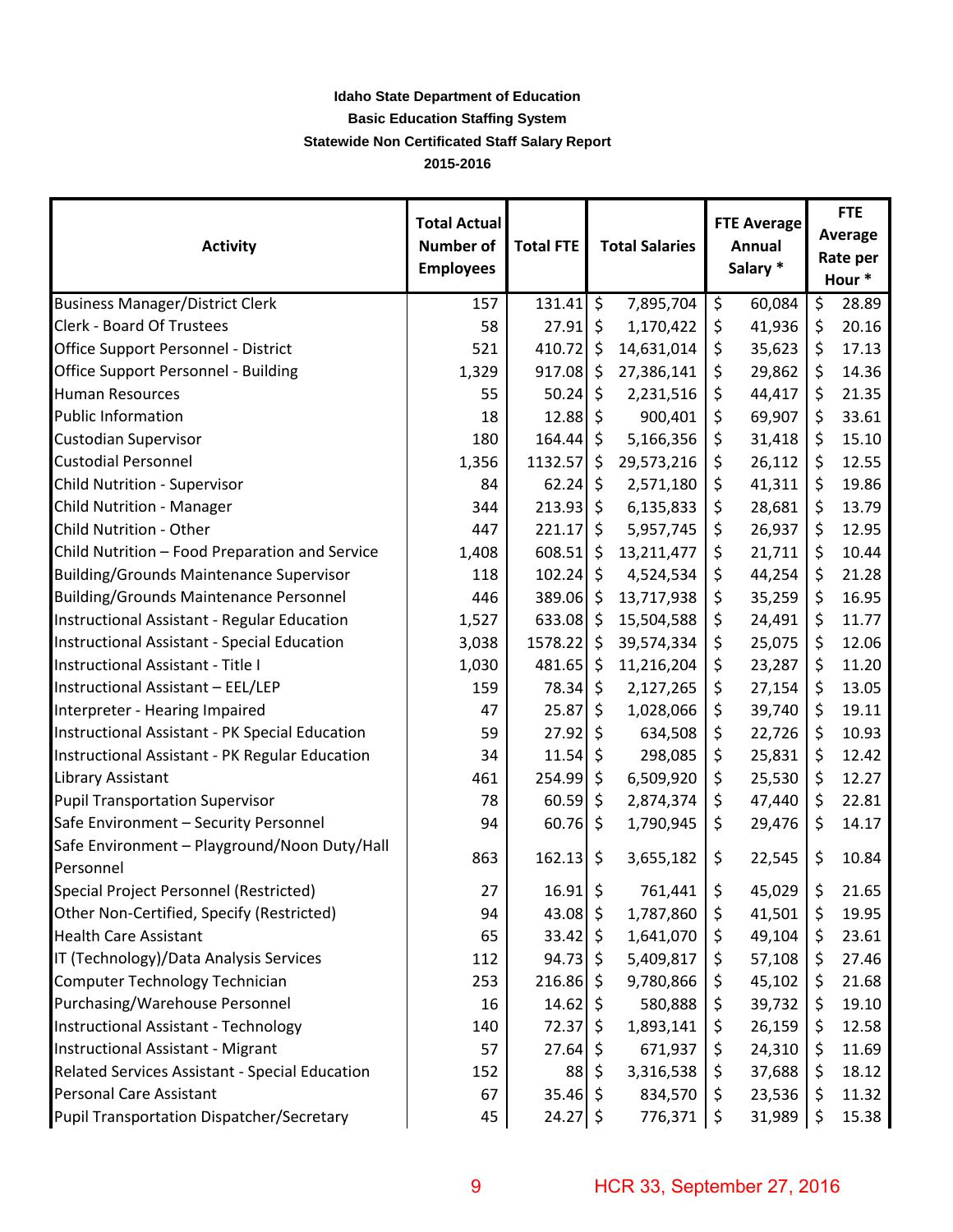#### **Idaho State Department of Education Basic Education Staffing System Statewide Non Certificated Staff Salary Report 2015-2016**

| <b>Activity</b>                                              | <b>Total Actual</b><br>Number of<br><b>Employees</b> | <b>Total FTE</b> |     | <b>Total Salaries</b> |    | <b>FTE Average</b><br>Annual<br>Salary * |     | <b>FTE</b><br>Average<br>Rate per<br>Hour * |
|--------------------------------------------------------------|------------------------------------------------------|------------------|-----|-----------------------|----|------------------------------------------|-----|---------------------------------------------|
| Pupil Transportation - School Bus Mechanic                   | 90                                                   | 76.9             | \$  | 2,962,136             | \$ | 38,519                                   | \$  | 18.52                                       |
| <b>Pupil Transportation-School Bus Assistant</b>             | 57                                                   | $19.89$ \$       |     | 438,888               | \$ | 22,066                                   | Ŝ.  | 10.61                                       |
| Pupil Transportation - School Bus Drivers                    | 1,199                                                | 456.37           | \$. | 13,659,497            | \$ | 29,931                                   | \$  | 14.39                                       |
| <b>Pupil Transportation - School Bus Monitors</b>            | 95                                                   | $35.58$ \$       |     | 755,580               | \$ | 21,236                                   | \$  | 10.21                                       |
| <b>Pupil Transportation-School Bus Driver Trainer</b>        | 5                                                    | 2.63             | \$  | 86,470                | \$ | 32,878                                   | Ŝ.  | 15.81                                       |
| Safe Environment - Crossing Guard Personnel                  | 217                                                  | 23.2             | \$  | 481,697               | \$ | 20,763                                   | \$  | 9.98                                        |
| Safe Environment - Before/After School<br>Programs Personnel | 117                                                  | 55.35            | \$  | 1,558,061             | \$ | 28,149                                   | \$  | 13.53                                       |
| Safe Environment - Community Education                       | 11                                                   | 7.1              | \$  | 298,559               | \$ | 42,051                                   | \$  | 20.22                                       |
| Safe Environment - Attendance Officers                       | 41                                                   | $28.08$ \$       |     | 744,517               | \$ | 26,514                                   | S.  | 12.75                                       |
| Athletic/Physical Education/Coaching Assistant               | 729                                                  | 157.76           | S   | 2,022,609             | \$ | 12,821                                   | \$. | 6.16                                        |
| Grant Writer - Special Project Personnel                     | 10                                                   | 6.6              | \$  | 299,618               | \$ | 45,397                                   | S   | 21.83                                       |
| <b>Grand Total</b>                                           | 17,510                                               | 9,356.31         |     | \$271,049,079         | S  | 28,970                                   | S   | 13.93                                       |

Employees may be counted more than once if performing more than one job activity.

Full-Time Equivalency (FTE) is calculated by multiplying the number of hours worked per week times the number of weeks worked per year and dividing by 2,080, the number of working hours in a year.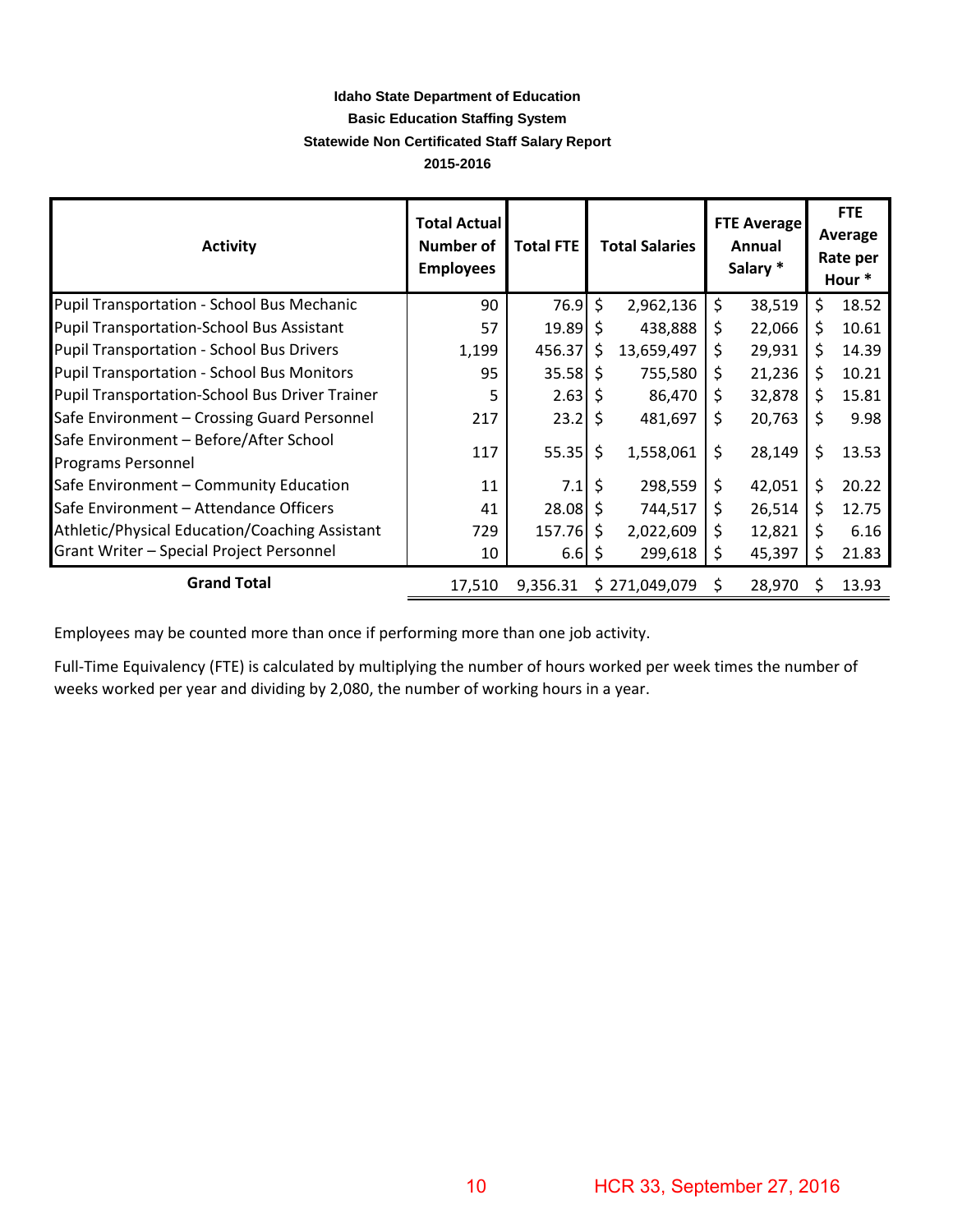## HCR 33 – Public School Funding Formula Interim Committee

#### **HOW OTHER STATES ADDRESS SCHOOL DISTRICT HEALTH INSURANCE**

At the August 30, 2016 meeting of the Public School Funding Formula Interim Committee, Legislative Services Offices (LSO) staff presented options for identifying school district health insurance costs and budgeting for those costs through the state appropriation process. At that time, committee members believed that understanding how other states address school district health insurance would be helpful.

Because this has been an ongoing discussion in Idaho, LSO had previously gathered information on this topic from other states in 2007 and again in 2013 and this paper compiles that information. Staff used the Legislative Education Staff Network (LESN) list serv to pose questions to legislative staff in other states who work on education issues.<sup>[1](#page-10-0)</sup>

#### **2007**

In December of 2007, legislative staff from 13 states responded to this question posted on the list serv:

#### "Does your state take any direct measures, budgetary or otherwise, to assist school district personnel and their dependents with the rising cost of health care premiums?"

Of the 13 respondents, five staff responded that their states did not provide assistance to district personnel and eight staff responded that their states did provide some form of assistance; however, not all assistance was monetary. The five states that did not provide direct support included AZ, IA, ME, MN, and VT. The eight states that did provide support included AR, KY, MI, NV, NC, NM, OH, and OK. Table 1 is a summary of those responses.

#### **2013**

In December 2013, legislative staff from 16 states responded to this question posted on the list serv:

 "Does your state provide funding to pay any portion of the annual cost of school district health insurance premiums? If so, to what extent (full or partial) and how is the annual cost increase calculated (by an index, actual costs, other)?"

Of the 16 respondents, eight indicated that their state did not provide funding for any portion of school district health insurance and eight states indicated they did pay some portion of those costs. The states that did not pay for school district health insurance were AK, AZ, CA, IA, MI, MN, NE, and ND. The eight states that did pay some portion included AR, DE, KY, NV, NM, VA, WA, and WY. Table 2 is a summary of those responses.

Staff Contact: Paul Headlee, Legislative Services Office

<span id="page-10-0"></span> $<sup>1</sup>$  The list serv is maintained by the Legislative Education Staff Network (LESN) which is a partnership between the Education</sup> Commission of the States (ECS) and the National Conference of State Legislatures (NCSL).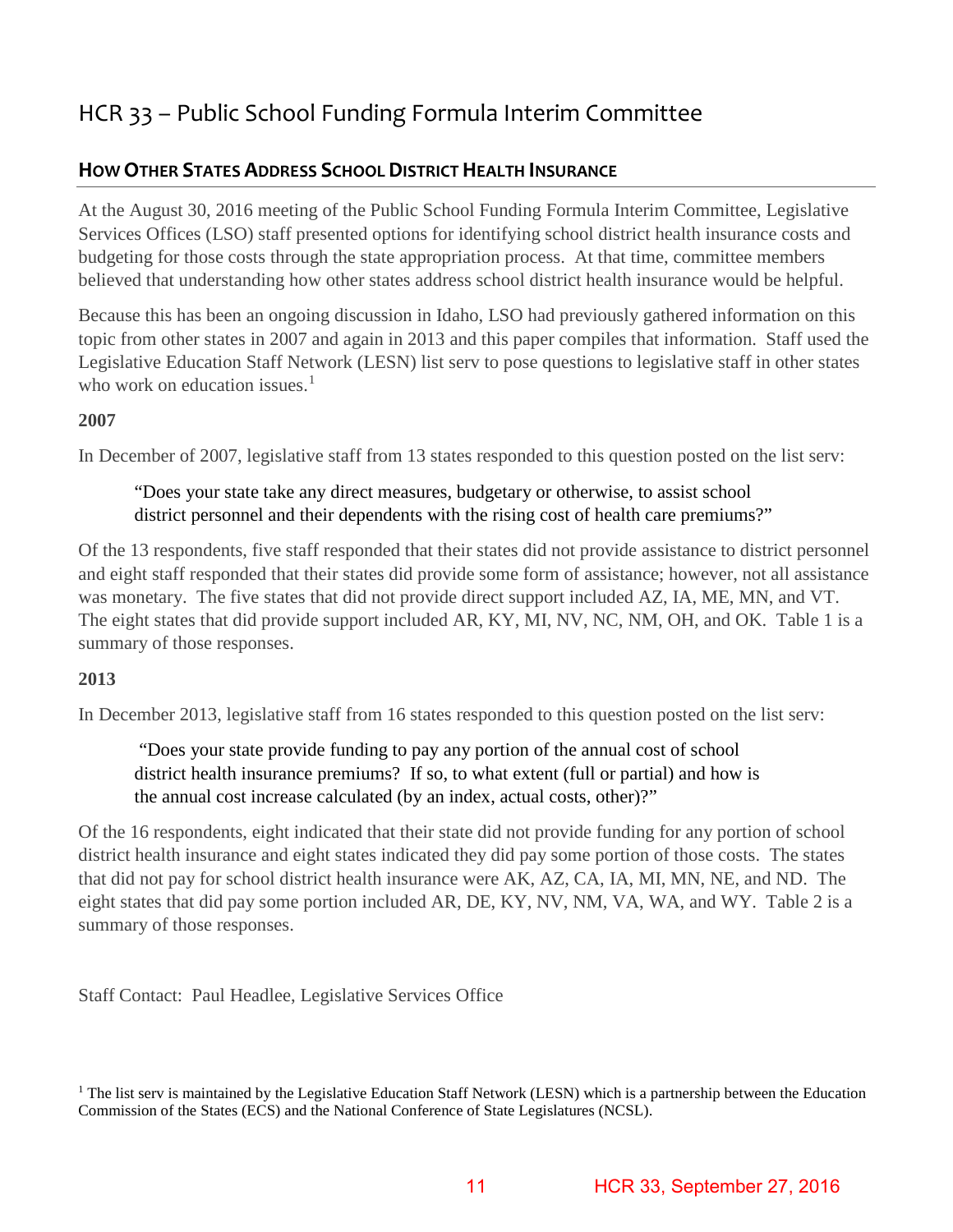| <b>State</b>   | <b>Measures to</b>   | <b>Comments</b>                                                        |
|----------------|----------------------|------------------------------------------------------------------------|
|                | <b>Assist School</b> |                                                                        |
|                | <b>Personnel</b>     |                                                                        |
|                | w/Health             |                                                                        |
|                | <b>Insurance</b>     |                                                                        |
|                | Premiums?            |                                                                        |
|                | <b>NO</b>            |                                                                        |
| Arizona        |                      | A minimum budget increase of 2% for schools, but nothing               |
|                |                      | specifically for health care premiums.                                 |
| Arkansas       | <b>YES</b>           | Arkansas has implemented a number of measures including                |
|                |                      | placing school districts within the state plan and allocating          |
|                |                      | monies toward premiums. This includes allocating a specific            |
|                |                      | dollar amount in the foundation formula and requiring the school       |
|                |                      | districts to match that same amount. Require same benefits for         |
|                |                      | certificated and non-certificated employees.                           |
| lowa           | <b>NO</b>            | School districts are encouraged to jointly enter agreements with       |
|                |                      | other districts or to join the state plan. Discussions of a            |
|                |                      | statewide pool are met with challenges due to the number of            |
|                |                      | individual providers.                                                  |
| Kentucky       | <b>YES</b>           | School districts all participate in the state self-funded health plan. |
|                |                      | Minimal cost to employee, but much larger cost to dependents.          |
| Maine          | <b>NO</b>            | No direct support for health insurance premiums.                       |
| Michigan       | <b>YES</b>           | No direct funding is provided; however, the Legislature passed a       |
|                |                      | measure to allow districts to obtain claims data in order to shop      |
|                |                      | around for the best deal. Also, the ability of districts to pool for   |
|                |                      | health insurance was also made easier.                                 |
| Minnesota      | <b>NO</b>            | Bills were introduced that would allow districts to levy for health    |
|                |                      | care, but the bills did not pass.                                      |
| Nevada         | <b>YES</b>           | Projections of the increased costs of health insurance are built       |
|                |                      | into the foundation funding formula. For example, 12% increase         |
|                |                      | for 2007-2008 and 2008-2009. There have been past instances            |
|                |                      | of appropriations including one-time funding for districts that        |
|                |                      | experienced higher than anticipated premium increases.                 |
| New Mexico     | <b>YES</b>           | Created the New Mexico Public School Insurance Authority               |
|                |                      | (NMPSIA) to provide core insurance programs for participating          |
|                |                      | public schools.                                                        |
| North Carolina | <b>YES</b>           | School district employees are in the state medical benefits            |
|                |                      | system and receive the same benefits as state employees.               |
| Ohio           | <b>YES</b>           | Created the School Employees Health Care Board that                    |
|                |                      | developed best practices for health care coverage that school          |
|                |                      | districts are required to follow.                                      |
| Oklahoma       | <b>YES</b>           | Provides a benefit allowance of 100% of health care premium of         |
|                |                      | a particular plan for state employees; however, there is no            |
|                |                      | benefit allowance for dependents.                                      |
| Vermont        | <b>NO</b>            | The 200+ school districts enter their own agreements that are          |
|                |                      | covered by local collective bargaining; however, there is              |
|                |                      | legislative interest in moving district employees to the state plan.   |

**Table 1. Summary of Responses to LESN List Serv Question, December 2007**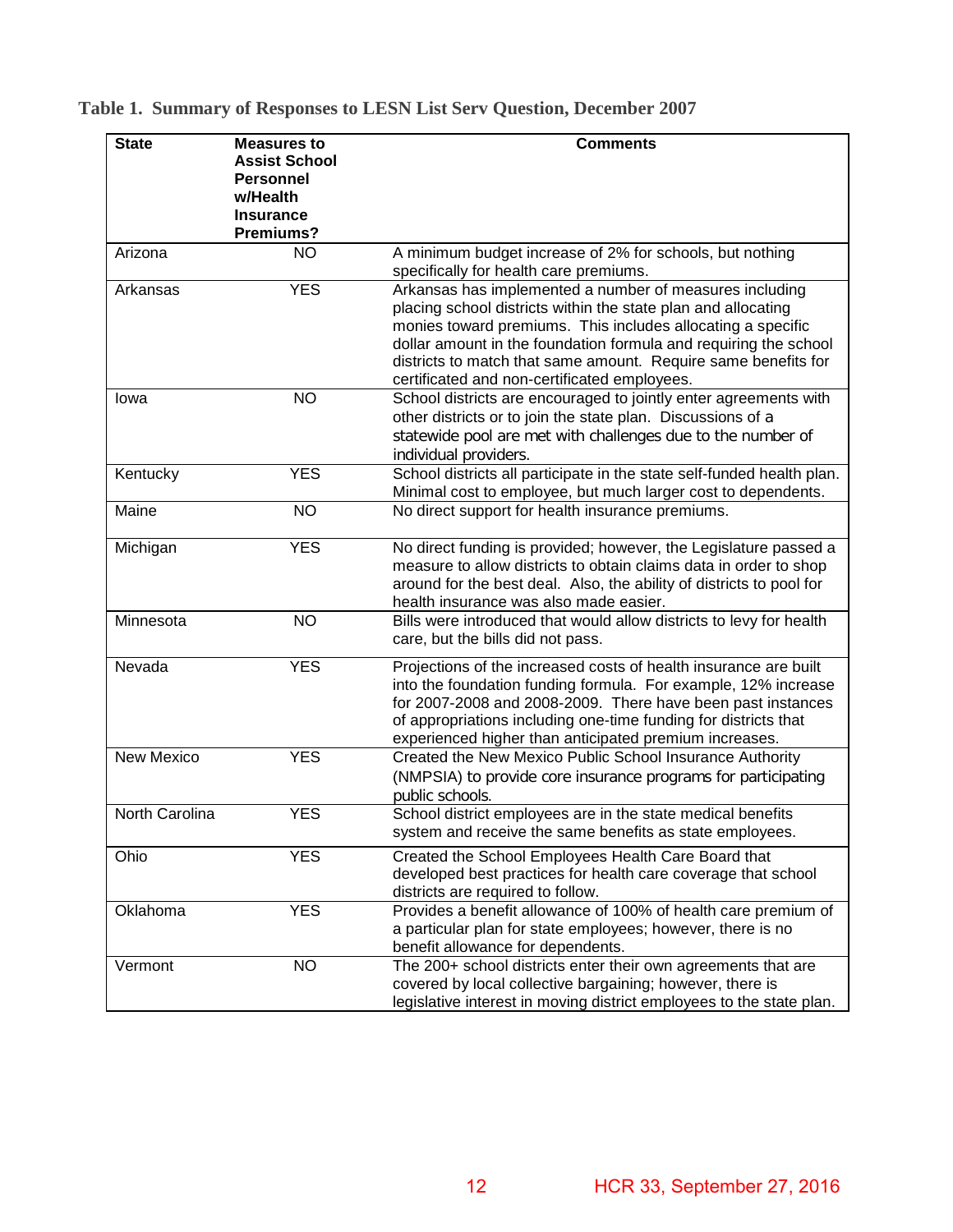| <b>State</b> | <b>Provides</b><br>funding to pay<br>cost of school<br>district health<br>insurance<br>premiums?<br><b>Annual cost</b><br>increase? | <b>Comments</b>                                                                                                                                                                                                                                                                                                                                                                                                                                 |
|--------------|-------------------------------------------------------------------------------------------------------------------------------------|-------------------------------------------------------------------------------------------------------------------------------------------------------------------------------------------------------------------------------------------------------------------------------------------------------------------------------------------------------------------------------------------------------------------------------------------------|
| Alaska       | <b>NO</b>                                                                                                                           |                                                                                                                                                                                                                                                                                                                                                                                                                                                 |
| Arizona      | <b>NO</b>                                                                                                                           |                                                                                                                                                                                                                                                                                                                                                                                                                                                 |
| Arkansas     | <b>YES</b>                                                                                                                          | Funding is embedded within the foundation formula benefits, but<br>is basically spent as discretionary. No automatic annual cost<br>increases.                                                                                                                                                                                                                                                                                                  |
| California   | <b>NO</b>                                                                                                                           |                                                                                                                                                                                                                                                                                                                                                                                                                                                 |
| Delaware     | <b>YES</b>                                                                                                                          | Districts are required to participate in the state group health plan.<br>The amount provided to districts is adjusted annually by the State<br>Employment Benefits Committee based on actual costs. Districts<br>may provide enhanced benefits beyond the plan offerings, but at<br>their own cost.                                                                                                                                             |
| Iowa         | <b>NO</b>                                                                                                                           |                                                                                                                                                                                                                                                                                                                                                                                                                                                 |
| Kentucky     | <b>YES</b>                                                                                                                          | Kentucky operates a self-insured plan and pays for a basic single<br>health insurance policy for all state and local school district<br>employees (about 100,000 employees). The General Assembly<br>employs a projected inflation factor to the total appropriations and<br>then the Personnel Cabinet develops a variety of single policy<br>plans to fit the appropriation. Employees then pay the cost of any<br>additional family members. |
| Michigan     | <b>NO</b>                                                                                                                           | Bargained locally and paid for by the local districts. The State did<br>pass a law that provides maximum amounts that the DISTRICT<br>can pay toward premiums, with the employee having to pick up<br>the rest. (The limit is either 80% of the premium, or a hard \$ cap,<br>depending on type, family size, etc.)                                                                                                                             |
| Minnesota    | <b>NO</b>                                                                                                                           | If districts and charter schools offer this benefit, they pay for their<br>share of premiums from unrestricted revenues.                                                                                                                                                                                                                                                                                                                        |
| Nebraska     | <b>NO</b>                                                                                                                           |                                                                                                                                                                                                                                                                                                                                                                                                                                                 |

#### **Table 2. Summary of Responses to LESN List Serv Question, December 2013**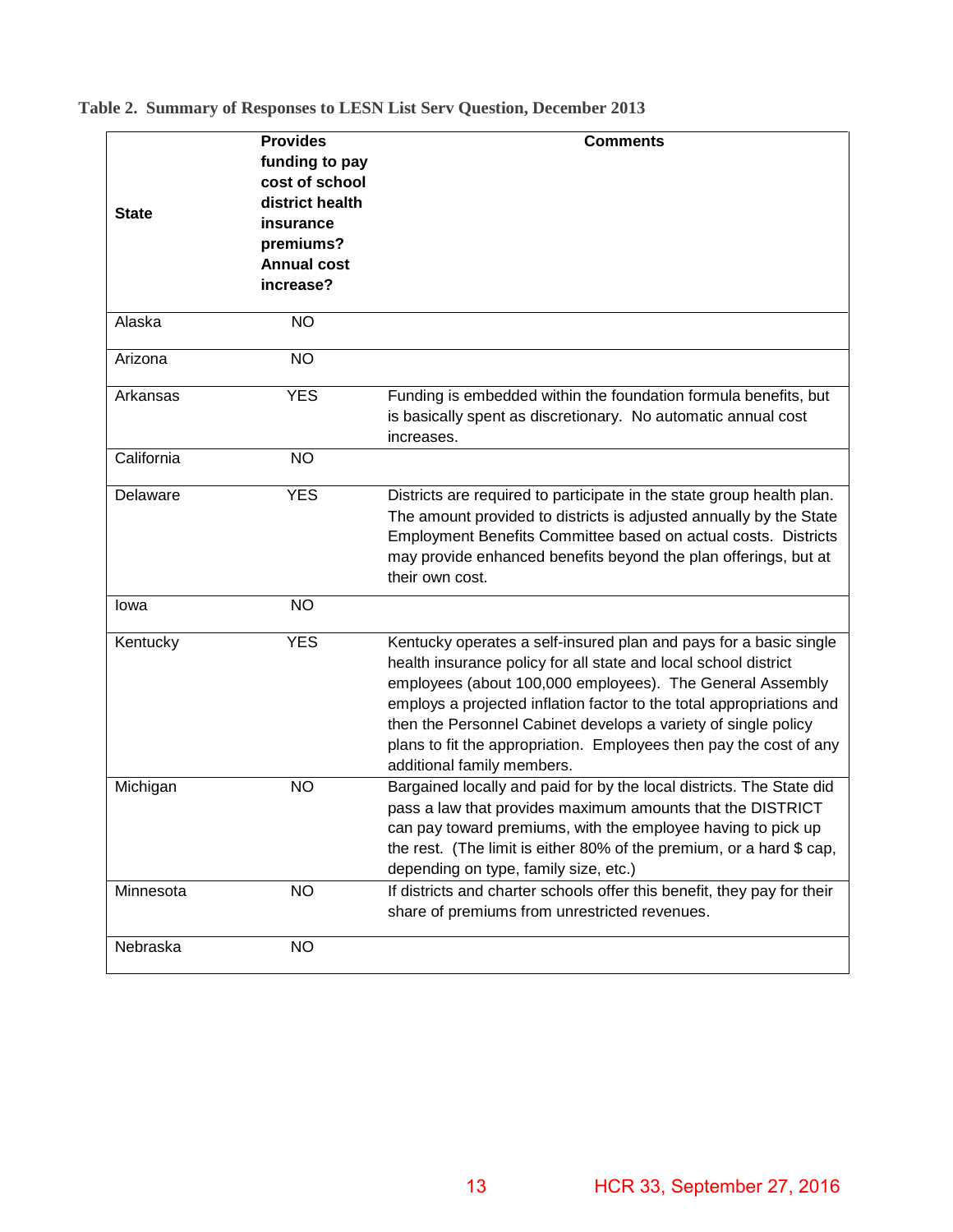| Nevada            | <b>YES</b> | Provides funding for the annual cost of school district health<br>insurance premiums. Based on previous year actuals as the<br>base and then increased for enrollment and inflation based on a<br>recommendation by the Governor and approval of the<br>Legislature. For example, FY 2012 was the base year for the<br>2014-15 biennium budget. There is no one specific index that is<br>utilized. In reality, funding for inflation is typically driven by the<br>amount of funding available.                                                                                                                                                                                                                                                                                                                         |
|-------------------|------------|--------------------------------------------------------------------------------------------------------------------------------------------------------------------------------------------------------------------------------------------------------------------------------------------------------------------------------------------------------------------------------------------------------------------------------------------------------------------------------------------------------------------------------------------------------------------------------------------------------------------------------------------------------------------------------------------------------------------------------------------------------------------------------------------------------------------------|
| <b>New Mexico</b> | <b>YES</b> | Funds health insurance for public school employees almost<br>entirely through the state funding formula. All districts, except<br>Albuquerque Public Schools (APS), are required to participate in<br>the NM Public School Insurance Authority (NMPSIA), which<br>negotiates with a basket of providers to self-insure the pool; APS<br>is allowed to self-insure itself because of its size.<br>Each year, the NMPSIA and APS present appropriations<br>requests to the Legislature based on plan experience, plan<br>design changes, fund balances, cost expectations, etc. The<br>state's Public Education Department (PED) also includes<br>insurance as a component of its public school support<br>appropriation request and it has used a national price deflator for<br>health care in its statewide projection. |
| North Dakota      | <b>NO</b>  |                                                                                                                                                                                                                                                                                                                                                                                                                                                                                                                                                                                                                                                                                                                                                                                                                          |
| Virginia          | <b>YES</b> | It is one of the cost factors that goes into the Basic Aid<br>calculation. A prevailing average is calculated based on a base<br>year actual amount that may or may not then be updated for<br>inflation. This state used to routinely update various costs for<br>inflation using relevant indices but suspended the inflation<br>updates during several years of the Great Recession.                                                                                                                                                                                                                                                                                                                                                                                                                                  |
| Washington        | <b>YES</b> | Through the state funding formula there is a set allocation per<br>state-allocated staff. It is pegged at roughly the same cost as<br>budgeted for state employees. This is an allocation and the the<br>actual cost and details of coverage are then collectively<br>bargained locally. The state does not cover costs for any locally<br>or federally-funded employees - just the ones that are allocated<br>through the state formula. The current rate is \$768 per month and<br>districts can purchase from the state health plan, but most don't.<br>The Washington Education Association runs a health plan that<br>most districts purchase. Cost increases are determined through<br>the legislative budget process, again, based on the health plans<br>provided for state employees.                           |
| Wyoming           | <b>YES</b> | For special education and transportation staff, the state of<br>reimburses 100% of costs. For all other staff, the state provides<br>districts an amount for each funding model generated FTE. This<br>is a partially funded amount of what the state would pay for a<br>state employee. The amount is computed by taking a statewide<br>weighted average of all school district employees participating in<br>their own health insurance plans and weighting those<br>participation levels to the statewide plan for employee only,                                                                                                                                                                                                                                                                                     |